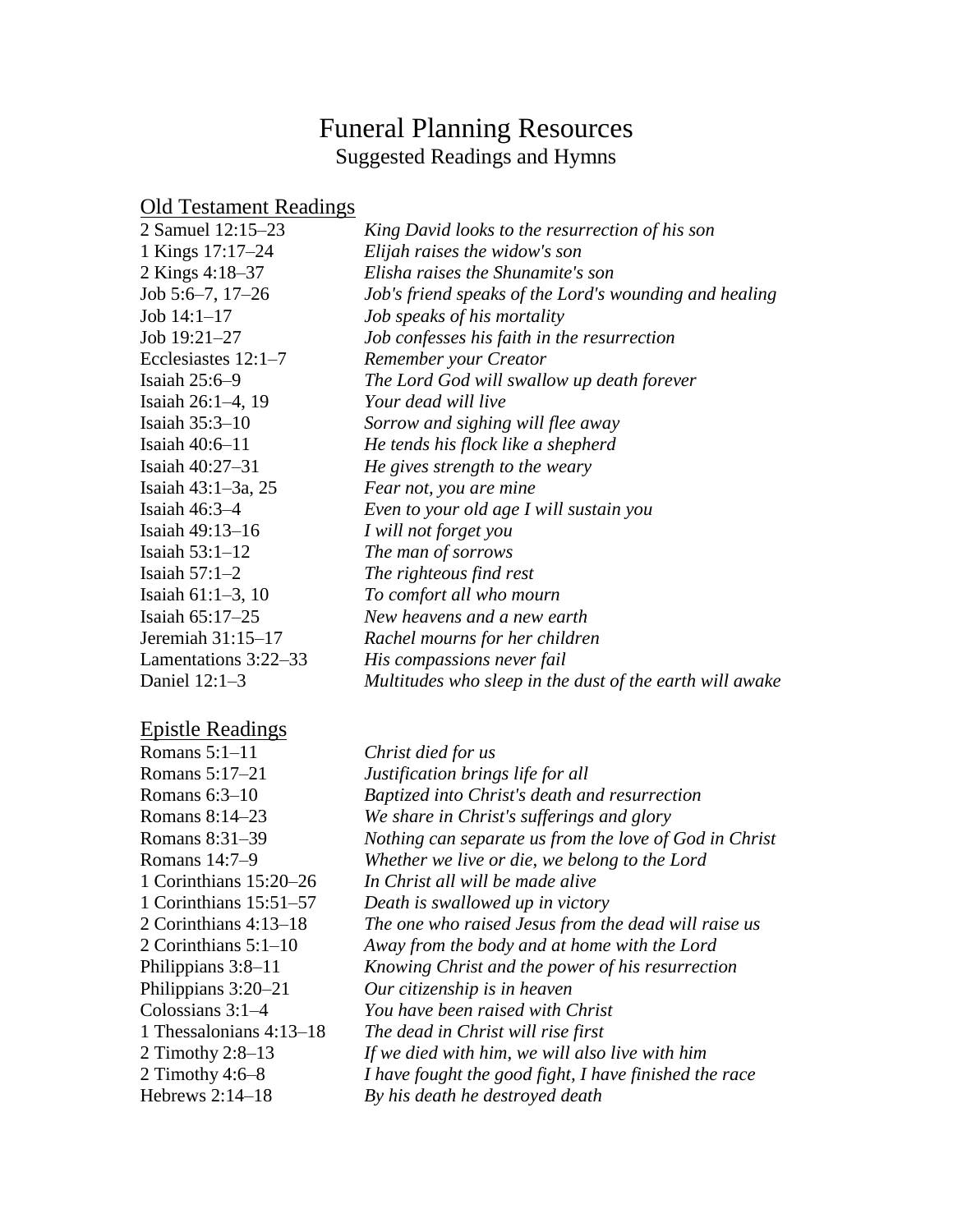| Hebrews $4:6-11$        | The Sabbath rest of God                                |
|-------------------------|--------------------------------------------------------|
| Hebrews 11:1-2, 13-16   | Aliens and strangers on earth                          |
| Hebrews $12:1-3$        | Let us fix our eyes on Jesus                           |
| Hebrews 13:12-14, 20-21 | The God of peace who brought back from the dead our    |
|                         | Lord Jesus                                             |
| James 4:13-17           | What is your life?                                     |
| 1 Peter 1:3–9           | A living hope through the resurrection of Jesus Christ |
| 1 John $3:1-2$          | We shall be like him, for we shall see him as he is    |
| Revelation 7:9–17       | Standing before the throne in front of the Lamb        |
| Revelation 14:13        | Blessed are the dead who die in the Lord               |
| Revelation 19:4–9       | Blessed are those invited to the wedding of the Lamb   |
| Revelation $21:1-7$     | A new heaven and a new earth                           |
| Revelation $22:1-5$     | The Lord God will give them light                      |
|                         |                                                        |

#### Gospel Readings

| Matthew 2:13–20          | Herod tried to kill Jesus and murders the Holy Innocents       |
|--------------------------|----------------------------------------------------------------|
| Matthew $5:1-12$         | God's saints are blessed                                       |
| Matthew 11:25–30         | Rest for the weary                                             |
| Matthew 18:1–5, 10       | Unless you become like little children                         |
| Matthew 25:1-13          | Jesus, the heavenly bridegroom comes                           |
| Matthew 25:31-40         | Come, take your inheritance prepared for you                   |
| Matthew 27:45–54, 28:1–6 | Jesus' death and resurrection                                  |
| Mark 5:35-43             | Jesus raises the daughter of Jairus                            |
| Mark 10:13-16            | Little children are brought to Jesus                           |
| Mark 15:33–39, 16:1–6    | Jesus' death and resurrection                                  |
| Luke 2:25-32             | Lord, let your servant go in peace                             |
| Luke 2:36–28             | Anna spoke to all looking forward to the redemption            |
| Luke 7:11–17             | Jesus raises the young man of Nain                             |
| Luke 12:16–21            | This very night your life will be demanded from you            |
| Luke 16:19–31            | The angels carried him to Abraham's side                       |
| Luke 23:33, 39–43        | Today you will be with me in paradise                          |
| Luke 23:44–49, 24:1–6a   | Jesus' death and resurrection                                  |
| John 3:16-18             | God so loved the world                                         |
| John 4:46–53             | Come down before my child dies                                 |
| John 5:24-30             | He has crossed over from death to life                         |
| John 6:27–40             | I will raise him up at the last day                            |
| John 6:51–58             | Whoever eats my flesh has eternal life                         |
| John 10:11–16            | I am the Good Shepherd                                         |
| John 10:27-30            | I give them eternal life                                       |
| John 11:17-27            | I am the resurrection and the life                             |
| John 11:32–45            | Lazarus, come out!                                             |
| John 12:23-28            | Who hates his life in this world will keep it for eternal life |
| John 14:1–6              | I am the way, the truth, and the life                          |
| John 19:17–18, 25–30     | Jesus' death                                                   |
|                          |                                                                |